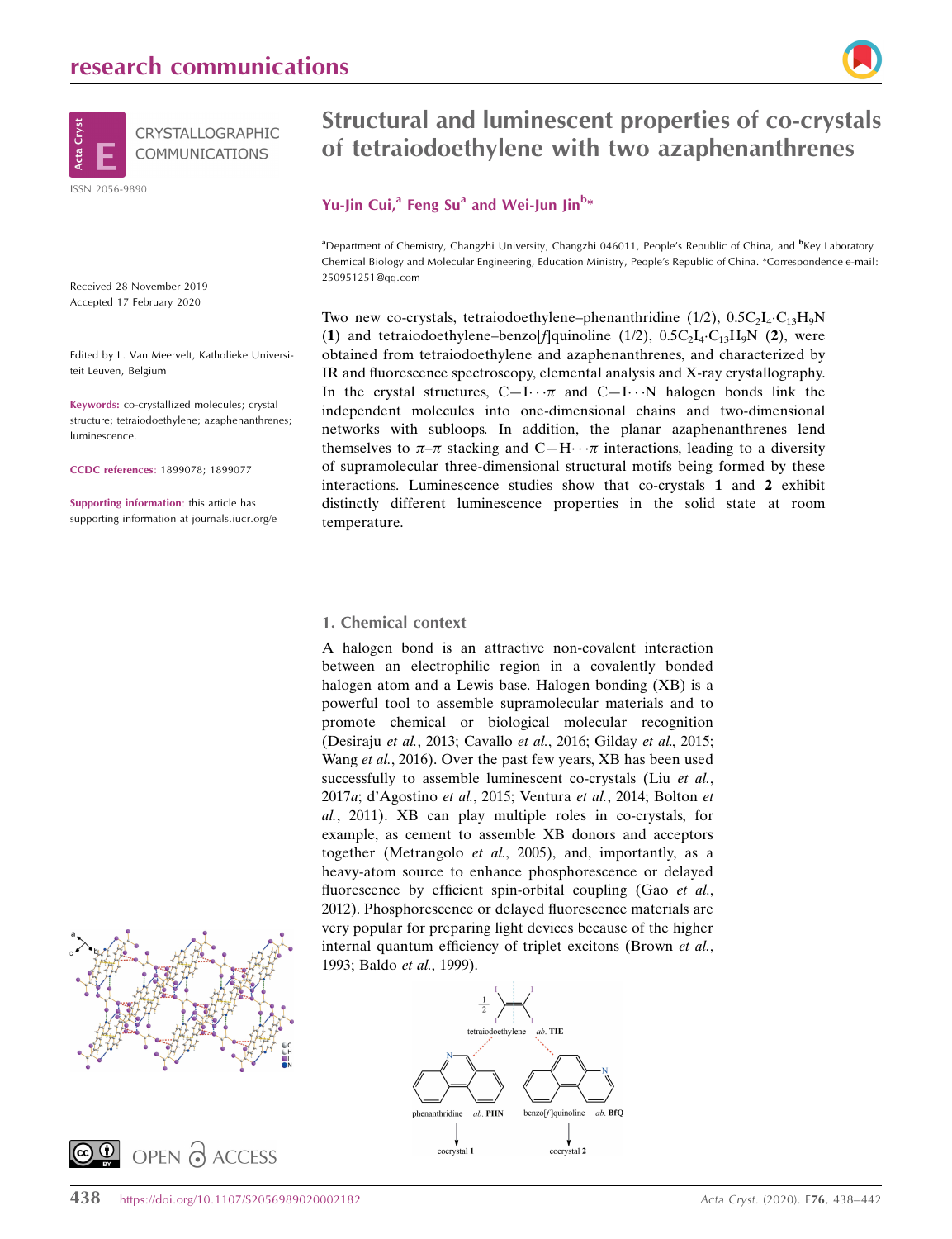

Figure 1 The molecular structures of co-crystals 1 and 2, showing the atomlabelling scheme and displacement ellipsoids at the 30% probability level [Symmetry codes: (i)  $-x + \frac{3}{2}$ ,  $-y + \frac{3}{2}$ ,  $-z + 1$  for co-crystal 1; (i)  $-x$ ,  $-y + 1$ ,  $-z + 2$  for co-crystal 2.

Nitrogen heteroaromatic rings are a common type of luminescence or luminescent precursor materials. However, in general, it is difficult to use them to generate phosphorescence or delayed fluorescence. Haloperfluorobenzenes, as XB donors, have been used in attempts to assemble luminescence co-crystals with azaphenanthrenes (Gao et al., 2017; Wang et al., 2014, 2016; Wang & Jin, 2017; Liu et al., 2017b). We report herein the use of tetraiodoethylene (TIE) as a new XB donor in the assembly of co-crystals with two different azaphenanthrenes, namely phenanthridine (PHN) and benzo[f] quinoline (BfQ), which is expected to tune their luminescence behaviour *via* a change of the co-crystal structures. Single crystal X-ray diffraction (XRD) data reveal that the two cocrystals of TIE with PHN and BfQ reported here have interesting structural properties and exhibit different luminescence behaviour from previous reports. TIE as a quadridentate XB donor allows the formation of three-dimensional halogenbonded networks with XB acceptors, PHN and BfQ. Using the conventional solution-based method, yellow co-crystals suitable for XRD measurement were obtained. The crystal structures of the co-crystals are mainly constructed by C—  $I \cdots \pi$  and  $C-I \cdots N$  halogen bonds. Other multiple intermolecular interactions, such as  $\pi-\pi$  stacking, C-H $\cdots$  $\pi$ , C-H···I as well as C-H···H-C interactions, are also observed in the co-crystals.



Figure 2

Crystal packing of 1. (a) The two-dimensional network structure formed by C-I $\cdots$ N, C-I $\cdots$ C and C-I $\cdots$  $\pi$  halogen bonds. (b) The structural motif extracted from the two-dimensional network. (c) The  $\pi-\pi$  stacking interactions extracted from the three-dimensional structure.



Figure 3

Crystal packing of 1. (a) The two-dimensional network extends along the a- and c-axis directions, and two directions connect by  $C-H \cdot \cdot \cdot H-C$ interactions. (b) The two-dimensional networks connected by  $\pi-\pi$ stacking and  $C-H\cdots H-C$  interactions to form a three-dimensional structure.

### 2. Structural commentary

The asymmetric units of co-crystals 1 and 2 each comprise one half TIE molecule lying about an inversion centre and one PHN or BfQ molecule in a general position, hence the cocrystals have a 1:2 stoichiometry (Fig. 1). Co-crystal 1 crystallizes in the monoclinic space group  $C2/c$  while 2 crystallizes in the triclinic space group  $\overline{P1}$ .

#### 3. Supramolecular features

In the crystal of 1, C-I $\cdots$ N, C-I $\cdots$ C and C-I $\cdots$  $\pi$  halogen bonds lead to the formation of a two-dimensional network structure in which the rectangular motif has a  $D \cdots 2A \cdots D \cdots 2A$  arrangement, as shown in Fig. 2a. The I1 atom of the TIE molecule interacts with the N1 atom of a PHN molecule, forming a  $C1 - I1 \cdots N1$  halogen bond (Fig. 2b). The I1... N1<sup>i</sup> distance is 2.864 (7)  $\AA$  and the corresponding C14– I1···N1<sup>i</sup> angle is 172.8 (2)° [symmetry code: (i)  $x, y + 1, z$ ]. The strong  $C14 - I1 \cdots N1$  halogen bond results in a  $I1 \cdots C13$ distance  $[3.553 (8)$  Å ] shorter than the sum of the van der Waals radii, which indicates a  $C1 - I1 \cdots C13$  halogen inter-





Crystal packing of 2. (a) The two-dimensional network structure formed by C-I $\cdots$ N and C-I $\cdots$  $\pi$  halogen bonds. (b) The structural motif of the two-dimensional network. (c) The  $\pi-\pi$  stacking interactions in the threedimensional structure.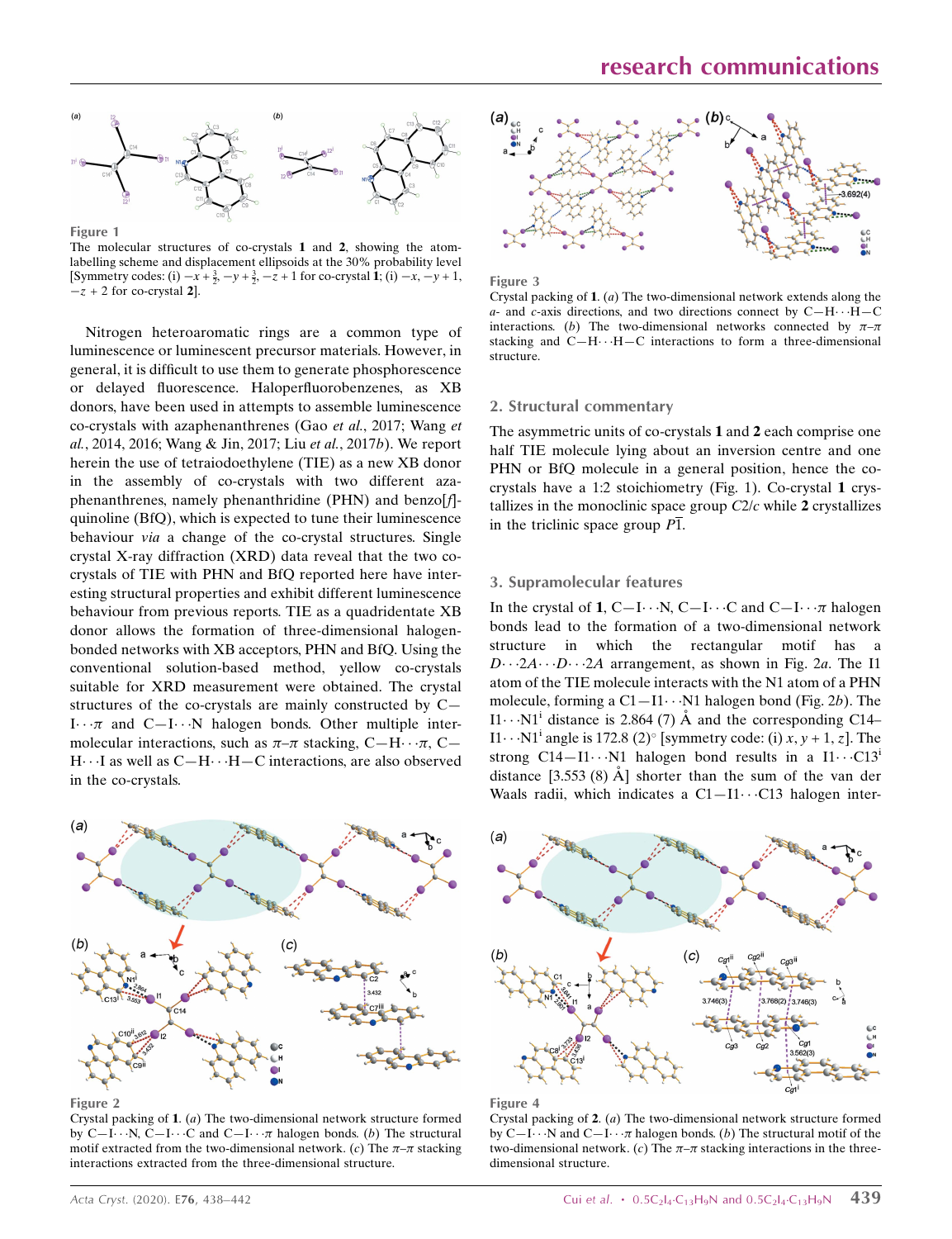# research communications

| Table 1                                                   |  |
|-----------------------------------------------------------|--|
| Hydrogen-bond geometry $(\mathring{A}, \degree)$ for (2). |  |

| $D-\mathrm{H}\cdots A$         | $D-H$ | $H\cdots A$ | $D\cdot\cdot\cdot A$ | $D-H\cdots A$ |
|--------------------------------|-------|-------------|----------------------|---------------|
| $Cl-H1\cdots I2^1$             | 0.93  | 3.16        | 4.019(5)             | 155           |
| $C6 - H6 \cdot \cdot \cdot 11$ | 0.93  | 3.31        | 3.945(4)             | 127           |

Symmetry code: (i)  $x + 1$ , y, z.

action. In addition, the C14–I2···C9<sup>ii</sup>/C10<sup>ii</sup> C–I··· $\pi$ separations [Fig. 2b; symmetry code: (ii)  $\frac{1}{2} - x$ ,  $\frac{1}{2} - y$ , z] are 3.432 (9) and 3.612 (8)  $\AA$ , and the corresponding bond angles are 165.6 (2) and 156.7 (2)°, respectively. Furthermore,  $\pi-\pi$ stacking [Fig. 2c;  $Cg1 \cdots Cg2^{iii} = 3.692 \text{ (4) Å}, Cg3 \cdots Cg2^{iii} =$ 3.626 (4) Å; Cg1, Cg2 and Cg3 are the centroids of rings C1– C6, C7–C12 and N1/C1/C6/C7/C12/C13, respectively; symmetry code: (iii)  $x$ ,  $-1 + y$ ,  $z$  and  $C-H \cdots H-C$  interactions between two adjacent PHN molecules contribute to the extension of the two-dimensional network into a threedimensional supramolecular structure (Fig. 3).

The two-dimensional network of co-crystal 2 is similar to that of 1, as shown in Fig. 4a. Both of them are constructed by the same halogen-bonded synthon, *i.e.*, C-I $\cdots$ N, C-I $\cdots$ C and  $C-I \cdot \cdot \pi$  halogen bonds, but the bonding characteristics are slightly different. In general, the distances of the  $C-I\cdots N$ , C-I $\cdots$ C and C-I $\cdots \pi$  interactions [I1 $\cdots$ N1 = 2.901 (4),  $I1 \cdots C1 = 3.641 (5), I2 \cdots C13(-x, 1 - y, 1 - z) = 3.436 (5)$  and  $I2 \cdots C8(-x, 1 - y, 1 - z) = 3.733$  (4) Å, respectively] in cocrystal 2 are all a little longer  $(0.004 - 0.121 \text{ Å})$  than in 1 (Fig.  $4b$ ). In addition, the two-dimensional network (Fig. 5) is extended to a three-dimensional supramolecular structure by  $\pi-\pi$  stacking (Fig. 4c and 5;  $Cg1 \cdots Cg1^{i} = 3.562$  (3) Å,  $Cg1 \cdots Cg2^{ii} = 3.963(2) \text{ Å}, \quad Cg1 \cdots Cg3^{ii} = 3.746(3) \text{ Å},$  $Cg2 \cdot Cg2^{ii} = 3.768$  (2) Å; Cg1, Cg2 and Cg3 are the centroids of rings N1/C1–C5, C4–C9 and C8–C13, respectively; symmetry codes: (i)  $1 - x$ ,  $1 - y$ ,  $1 - z$ ; (ii)  $1 - x$ ,  $-y$ ,  $1 - z$ ] and C-H···I hydrogen bonds (Table 1).



Figure 5

Crystal packing of 2. The two-dimensional network extends along two directions, by C-I2··· H7 interactions and  $\pi-\pi$  stacking in one direction, and by C-I2··· H1 interactions and  $\pi-\pi$  stacking in the other.

| Table 2                                                            |
|--------------------------------------------------------------------|
| Phosphorescent characteristics of co-crystals at room temperature. |

|                                  |                                                          | <b>TIE-PHN</b>         | TIE-BfO                    |
|----------------------------------|----------------------------------------------------------|------------------------|----------------------------|
| Total luminescent<br>spectra     | $\lambda_{\rm ev}/\rm nm$                                | 300                    | 300                        |
|                                  | $\lambda_{\rm em}$ /nm<br>$\tau_{\text{average}}$ ns     | 375, 484, 578<br>11.49 | 368, 438, 452, 480<br>9.29 |
| DF and phosphorescent<br>spectra | $\lambda_{\rm ex}/\rm nm$                                | 330                    | 330                        |
|                                  | $\lambda_{\rm em}$ /nm<br>$\tau_{\text{average}}/ \mu s$ | 375, 489, 600<br>4.36  | 430, 489, 596, 654<br>6.45 |

### 4. Powder X-ray diffraction pattern

The powder X-ray diffraction (PXRD) experiments were carried out for the title co-crystals using a Bruker D8- ADVANCE X-ray diffractometer (Cu  $K\alpha$ ,  $\lambda = 1.5418$  Å) in the 2 $\theta$  range of 5 to 50°. As shown in Fig. 6, the experimental patterns for 1 and 2 match well with the spectra simulated from the XRD data, which confirms the purity of 1 and 2.

#### 5. Luminescence behavior of co-crystals 1 and 2

As shown in Fig. 7, the two co-crystals fluoresce with some vibrational fine structure (see also spectroscopic data in Table 2). The two co-crystals also show delayed fluorescence (Fig. 8). For both co-crystals, the emission bands in the region of 450–480 nm should be relative to the  $\pi-\pi$  stacking patterns. Luminescence from the excimer is possible because of the close  $\pi-\pi$  stacking distances as shown in Figs. 2–5, besides luminescence from a monomer. Furthermore, TIE–PHN and TIE–BfQ produce weak phosphorescence. The strong XB interaction between the iodine atoms of TIE and the nonbonding orbitals of the azaphenanthrene N atoms should cause the energy of the lowest  $(n, \pi^*)$  state to drop below that of the  $(3(\pi, \pi^*))$  state. It is supposed that for the singlet states the 0–0 transition of emitters in co-crystals is localized at 375 nm and 450 nm, respectively, and for triplet states the 0–0 transition is at about 600 nm. The energy gap between  $S_1$  and  $T_1$  is largely greater than 20 kJ mol<sup>-1</sup>, so the delayed fluorescence most likely originates from the triplet–triplet annihilation process, named P-type delayed fluorescence (P-DF). Both delayed fluorescence and phosphorescence are relative to triplet states, so they should be significant for



Powder X-ray diffraction pattern of co-crystals  $(a)$  1 and  $(b)$  2.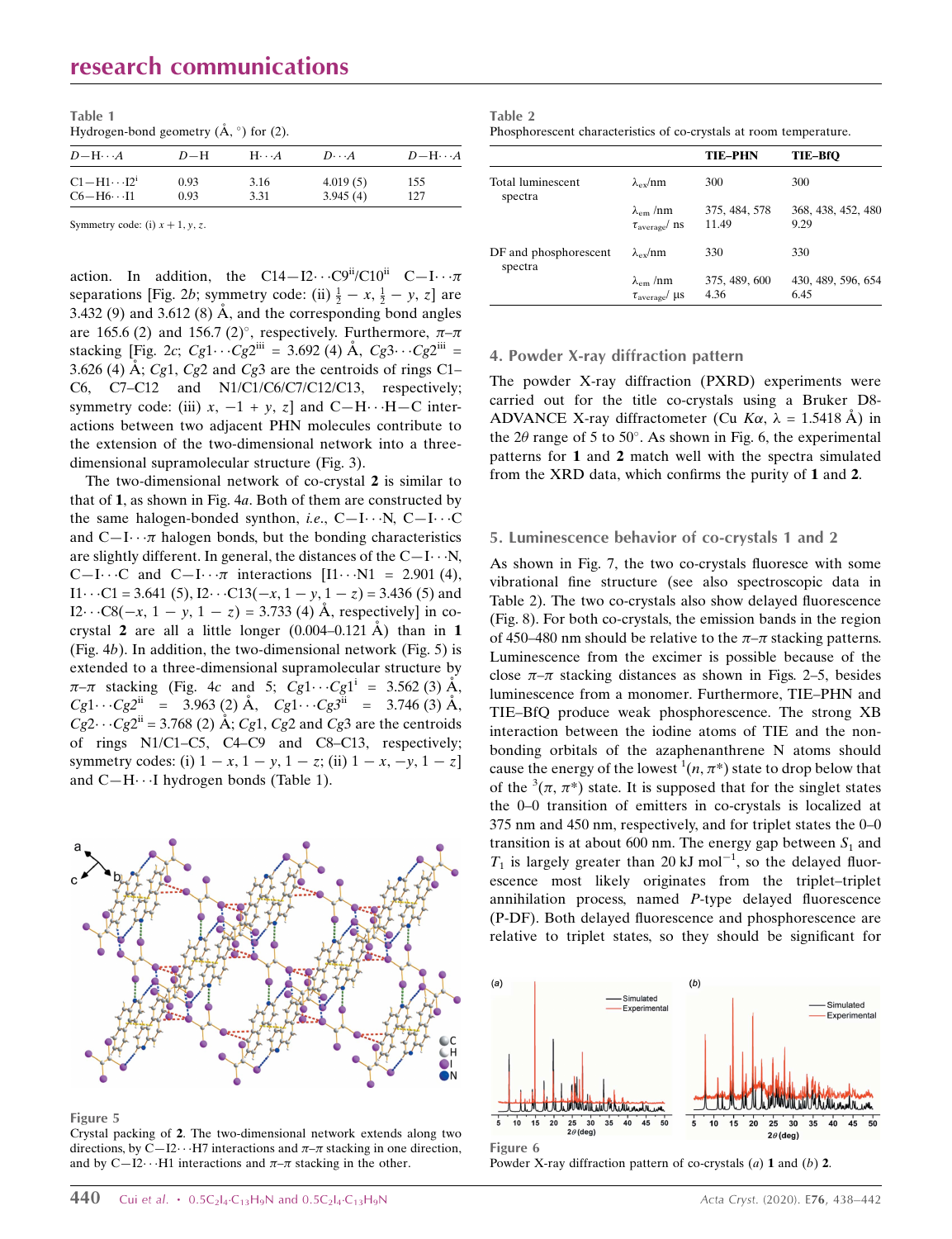Table 3 Experimental details.

|                                                                             | $\mathbf{1}$                           | $\mathbf{2}$                        |
|-----------------------------------------------------------------------------|----------------------------------------|-------------------------------------|
| Crystal data                                                                |                                        |                                     |
| Chemical formula                                                            | $0.5C_2I_4 \cdot C_{13}H_9N$           | $0.5C_2I_4 \tC_1_3H_9N$             |
| $M_{\rm r}$                                                                 | 445.02                                 | 445.02                              |
| Crystal system, space group                                                 | Monoclinic, C2/c                       | Triclinic, $P\overline{1}$          |
| Temperature $(K)$                                                           | 296                                    | 296                                 |
| $a, b, c$ (A)                                                               | 24.2920 (18), 4.8348 (4), 24.8761 (16) | 7.3179 (4), 8.1089 (5), 11.3252 (7) |
|                                                                             | 90, 116.272 (2), 90                    | 97.050 (2), 92.059 (2), 95.579 (2)  |
| $\alpha,\beta,\gamma$ (°) $V\left(\mathring{A}^{3}\right)$                  | 2619.8(3)                              | 663.02(7)                           |
| Z                                                                           | 8                                      | 2                                   |
| Radiation type                                                              | Mo $K\alpha$                           | Mo $K\alpha$                        |
| $\mu$ (mm <sup>-1</sup> )                                                   | 4.78                                   | 4.72                                |
| Crystal size (mm)                                                           | $0.30 \times 0.25 \times 0.25$         | $0.35 \times 0.32 \times 0.30$      |
| Data collection                                                             |                                        |                                     |
| Diffractometer                                                              | <b>Bruker APEXII CCD</b>               | <b>Bruker APEXII CCD</b>            |
| Absorption correction                                                       | Multi-scan (SADABS; Bruker, 2012)      | Multi-scan (SADABS; Bruker, 2012)   |
| $T_{\min}, T_{\max}$                                                        | 0.489, 0.745                           | 0.638, 0.745                        |
| No. of measured, independent and<br>observed $[I > 2\sigma(I)]$ reflections | 12094, 2635, 1782                      | 8567, 2701, 2099                    |
| $R_{\rm int}$                                                               | 0.045                                  | 0.026                               |
| $(\sin \theta/\lambda)_{\text{max}}$ $(\text{A}^{-1})$                      | 0.624                                  | 0.625                               |
| Refinement                                                                  |                                        |                                     |
| $R[F^2 > 2\sigma(F^2)]$ , w $R(F^2)$ , S                                    | 0.043, 0.078, 1.03                     | 0.028, 0.058, 1.08                  |
| No. of reflections                                                          | 2635                                   | 2701                                |
| No. of parameters                                                           | 154                                    | 154                                 |
| H-atom treatment                                                            | H-atom parameters constrained          | H-atom parameters constrained       |
| $\Delta \rho_{\text{max}}$ , $\Delta \rho_{\text{min}}$ (e $\AA^{-3}$ )     | $1.08, -0.62$                          | $0.80, -0.74$                       |

Computer programs: APEX2 and SAINT (Bruker, 2012), SHELXS97 and SHELXTL (Sheldrick, 2008), SHELXL2018/3 (Sheldrick, 2015), (Sheldrick, 2008), DIAMOND (Brandenburg, 2005) and publCIF (Westrip, 2010).

improving the exciton emission efficiency of luminescence materials (Adachi et al., 2001).

For the luminescence decay, all singlet state decay lifetimes  $(11.49 \text{ ns}$  for 1 and 9.29 ns for 2) are about 10 ns, while the



Figure 7

Total luminescence spectra of co-crystals  $(a)$  1 and  $(b)$  2 (excitation at 300 nm) measured under fluorescence mode.



Figure 8

Luminescence spectra of co-crystals  $(a)$  1 and  $(b)$  2 (excitation at 330 nm) measured under phosphorescence mode.

delayed fluorescence lifetime (4.36  $\mu$ s for 1 and 6.45  $\mu$ s for 2) is less than the 10 µs level because of the strong heavy-atom effect leading to a faster decay of the triplet state. Additionally, the phosphorescence is too weak to measure its decay lifetime. However, the phosphorescence lifetime can be estimated to be about 20 us based on the relationship between P-DF and the accompanying phosphorescence (Parker *et al.*, 1962, 1965).

### 6. Synthesis and crystallization

0.1 mmol of PHN/BfQ and 0.05 mmol of TIE were dissolved in an acetone/chloroform (2:1) mixture in a glass vial. Well– formed co-crystals 1 and 2 suitable for single-crystal X–ray diffraction (XRD) measurements were obtained by slow evaporation of the solvent at room temperature after about two weeks. Elemental analysis (%, EA) calculated for C14H9NI2 (445.02): C 37.78, H 2.04, N 3.15. Found: C 37.54, H 2.31, N 3.26. For co-crystal 1, and C 37.85, H 2.16, N 3.04 for co-crystal 2. IR (KBr,  $v$ , cm<sup>-1</sup>) For 1: 3048(*w*), 1603(*w*),  $1572(w)$ ,  $1494(m)$ ,  $1446(w)$ ,  $1382(m)$ ,  $1293(m)$ ,  $1267(m)$ , 1189 $(m)$ , 1089 $(m)$ , 948 $(m)$ , 870 $(s)$ , 832 $(s)$ , 802 $(s)$ , 749 $(s)$ , 707(s), 615(m), 538(m), 487(m), 435(m). For 2: 3048(w), 1611(w), 1576(s), 1522(w), 1486(w), 1458(m), 1440(m),  $1238(m)$ ,  $1132(m)$ ,  $1032(m)$ ,  $953(m)$ ,  $924(m)$ ,  $889(s)$ ,  $745(s)$ , 714(s),  $610(m)$ ,  $552(m)$ ,  $448(m)$ ,  $423(m)$ .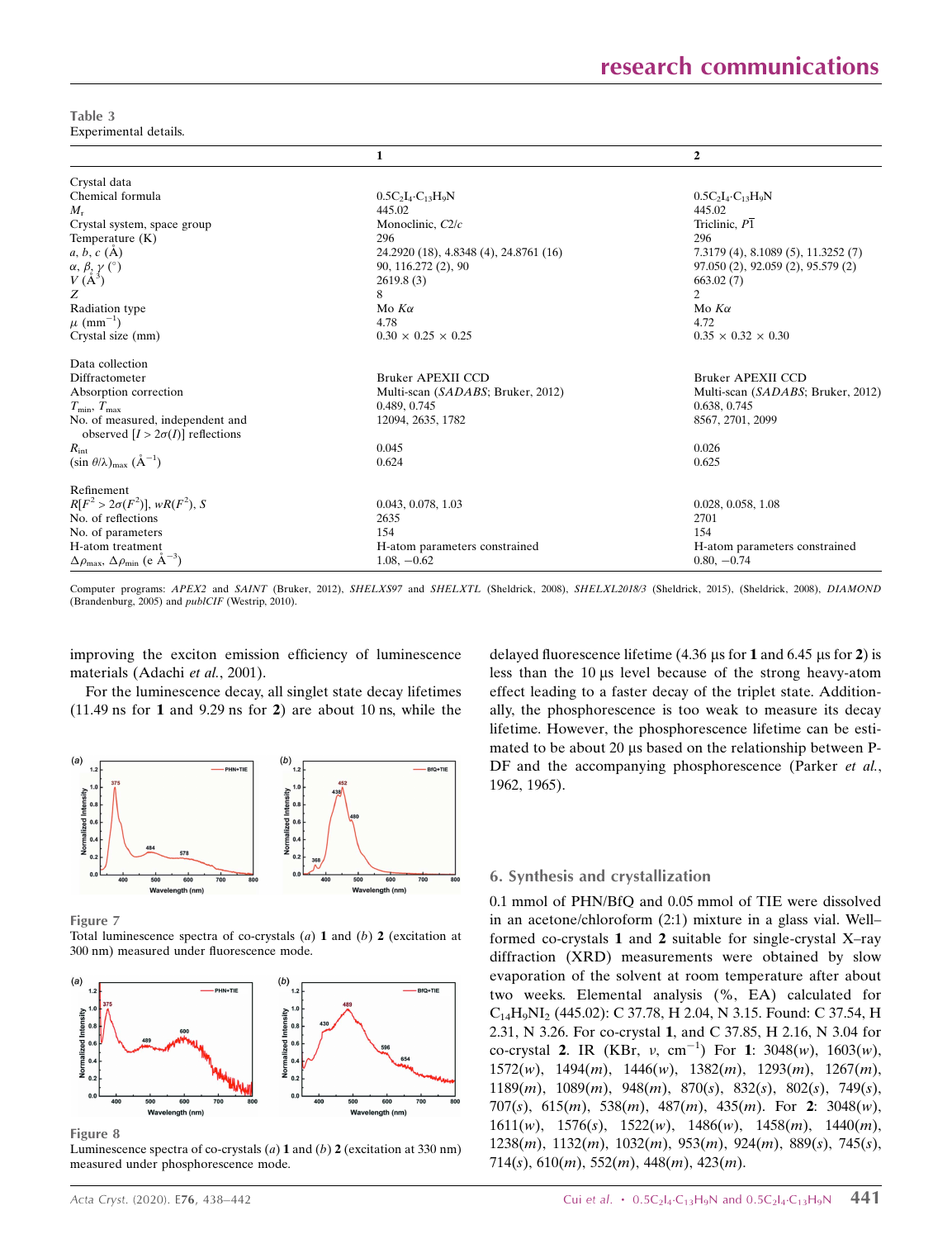### 7. Refinement

Crystal data, data collection and structure refinement details are summarized in Table 3. H atoms attached to C atoms were positioned geometrically and refined as riding on their parent atoms, with C—H = 0.93 Å and  $U_{\text{iso}}(H) = 1.2U_{\text{eq}}(C)$ .

### Funding information

The authors are grateful for support by the Scientific and Technological Innovation Programs of Higher Education Institutions in Shanxi Province (grant No. 2019L0895) and the Undergraduate Innovation and Entrepreneurship Project of Changzhi University (award No. zz201814).

### References

- [Adachi, C., Baldo, M. A., Thompson, M. E. & Forrest, S. R. \(2001\).](http://scripts.iucr.org/cgi-bin/cr.cgi?rm=pdfbb&cnor=vm2225&bbid=BB1) J. Appl. Phys. 90[, 5048–5051.](http://scripts.iucr.org/cgi-bin/cr.cgi?rm=pdfbb&cnor=vm2225&bbid=BB1)
- [Agostino, S. d', Grepioni, F., Braga, D. & Ventura, B. \(2015\).](http://scripts.iucr.org/cgi-bin/cr.cgi?rm=pdfbb&cnor=vm2225&bbid=BB2) Cryst. [Growth Des.](http://scripts.iucr.org/cgi-bin/cr.cgi?rm=pdfbb&cnor=vm2225&bbid=BB2) 15, 2039–2045.
- [Baldo, M. A., O'Brien, D. F., Thompson, M. E. & Forrest, S. R. \(1999\).](http://scripts.iucr.org/cgi-bin/cr.cgi?rm=pdfbb&cnor=vm2225&bbid=BB3) Phys. Rev. B, 60[, 14422–14428.](http://scripts.iucr.org/cgi-bin/cr.cgi?rm=pdfbb&cnor=vm2225&bbid=BB3)
- [Bolton, O., Lee, K., Kim, H. J., Lin, K. Y. & Kim, J. \(2011\).](http://scripts.iucr.org/cgi-bin/cr.cgi?rm=pdfbb&cnor=vm2225&bbid=BB4) Nat. Chem. 3[, 205–210.](http://scripts.iucr.org/cgi-bin/cr.cgi?rm=pdfbb&cnor=vm2225&bbid=BB4)
- Brandenburg, K. (2005). DIAMOND[. Crystal Impact GbR, Bonn,](http://scripts.iucr.org/cgi-bin/cr.cgi?rm=pdfbb&cnor=vm2225&bbid=BB5) [Germany.](http://scripts.iucr.org/cgi-bin/cr.cgi?rm=pdfbb&cnor=vm2225&bbid=BB5)
- [Brown, A. R., Pichler, K., Greenham, N. C., Bradley, D. D. C., Friend,](http://scripts.iucr.org/cgi-bin/cr.cgi?rm=pdfbb&cnor=vm2225&bbid=BB6) [R. H. & Holmes, A. B. \(1993\).](http://scripts.iucr.org/cgi-bin/cr.cgi?rm=pdfbb&cnor=vm2225&bbid=BB6) Chem. Phys. Lett. 210, 61–66.
- Bruker (2012). APEX2, SAINT and SADABS[. Bruker AXS Inc.,](http://scripts.iucr.org/cgi-bin/cr.cgi?rm=pdfbb&cnor=vm2225&bbid=BB7) [Madison, Wisconsin, USA.](http://scripts.iucr.org/cgi-bin/cr.cgi?rm=pdfbb&cnor=vm2225&bbid=BB7)
- [Cavallo, G., Metrangolo, P., Milani, R., Pilati, T., Priimagi, A.,](http://scripts.iucr.org/cgi-bin/cr.cgi?rm=pdfbb&cnor=vm2225&bbid=BB8) [Resnati, G. & Terraneo, G. \(2016\).](http://scripts.iucr.org/cgi-bin/cr.cgi?rm=pdfbb&cnor=vm2225&bbid=BB8) Chem. Rev. 116, 2478–2601.
- [Desiraju, G. R., Ho, P. S., Kloo, L., Legon, A. C., Marquardt, R.,](http://scripts.iucr.org/cgi-bin/cr.cgi?rm=pdfbb&cnor=vm2225&bbid=BB9) [Metrangolo, P., Politzer, P., Resnati, G. & Rissanen, K. \(2013\).](http://scripts.iucr.org/cgi-bin/cr.cgi?rm=pdfbb&cnor=vm2225&bbid=BB9) Pure [Appl. Chem.](http://scripts.iucr.org/cgi-bin/cr.cgi?rm=pdfbb&cnor=vm2225&bbid=BB9) 85, 1711–1713.
- [Gao, H. Y., Shen, Q. J., Zhao, X. R., Yan, X. Q., Pang, X. & Jin, W. J.](http://scripts.iucr.org/cgi-bin/cr.cgi?rm=pdfbb&cnor=vm2225&bbid=BB10) (2012). [J. Mater. Chem.](http://scripts.iucr.org/cgi-bin/cr.cgi?rm=pdfbb&cnor=vm2225&bbid=BB10) 22, 5336–5343.
- [Gao, Y. J., Li, C., Liu, R. & Jin, W. J. \(2017\).](http://scripts.iucr.org/cgi-bin/cr.cgi?rm=pdfbb&cnor=vm2225&bbid=BB11) Spectrochim. Acta A, 173, [792–799.](http://scripts.iucr.org/cgi-bin/cr.cgi?rm=pdfbb&cnor=vm2225&bbid=BB11)
- [Gilday, L. C., Robinson, S. W., Barendt, T. A., Langton, M. J.,](http://scripts.iucr.org/cgi-bin/cr.cgi?rm=pdfbb&cnor=vm2225&bbid=BB12) [Mullaney, B. R. & Beer, P. D. \(2015\).](http://scripts.iucr.org/cgi-bin/cr.cgi?rm=pdfbb&cnor=vm2225&bbid=BB12) Chem. Rev. 115, 7118– [7195.](http://scripts.iucr.org/cgi-bin/cr.cgi?rm=pdfbb&cnor=vm2225&bbid=BB12)
- [Liu, R., Gao, Y. J. & Jin, W. J. \(2017](http://scripts.iucr.org/cgi-bin/cr.cgi?rm=pdfbb&cnor=vm2225&bbid=BB13)a). Acta Cryst. B73, 247–254.
- [Liu, R., Wang, H. & Jin, W. J. \(2017](http://scripts.iucr.org/cgi-bin/cr.cgi?rm=pdfbb&cnor=vm2225&bbid=BB14)b). Cryst. Growth Des. 17, 3331– [3337.](http://scripts.iucr.org/cgi-bin/cr.cgi?rm=pdfbb&cnor=vm2225&bbid=BB14)
- [Metrangolo, P., Neukirch, H., Pilati, T. & Resnati, G. \(2005\).](http://scripts.iucr.org/cgi-bin/cr.cgi?rm=pdfbb&cnor=vm2225&bbid=BB15) Acc. [Chem. Res.](http://scripts.iucr.org/cgi-bin/cr.cgi?rm=pdfbb&cnor=vm2225&bbid=BB15) 38, 386–395.
- [Parker, C. A. & Hatchard, C. G. \(1962\).](http://scripts.iucr.org/cgi-bin/cr.cgi?rm=pdfbb&cnor=vm2225&bbid=BB16) Proc. Roy. Soc. A, 269, 574– [584.](http://scripts.iucr.org/cgi-bin/cr.cgi?rm=pdfbb&cnor=vm2225&bbid=BB16)
- [Parker, C. A., Hatchard, C. G. & Joyce, T. A. \(1965\).](http://scripts.iucr.org/cgi-bin/cr.cgi?rm=pdfbb&cnor=vm2225&bbid=BB17) Nature, 205, [1282–1284.](http://scripts.iucr.org/cgi-bin/cr.cgi?rm=pdfbb&cnor=vm2225&bbid=BB17)
- [Sheldrick, G. M. \(2008\).](http://scripts.iucr.org/cgi-bin/cr.cgi?rm=pdfbb&cnor=vm2225&bbid=BB18) Acta Cryst. A64, 112–122.
- [Sheldrick, G. M. \(2015\).](http://scripts.iucr.org/cgi-bin/cr.cgi?rm=pdfbb&cnor=vm2225&bbid=BB19) Acta Cryst. C71, 3–8.
- [Ventura, B., Bertocco, A., Braga, D., Catalano, L., d'Agostino, S.,](http://scripts.iucr.org/cgi-bin/cr.cgi?rm=pdfbb&cnor=vm2225&bbid=BB20) [Grepioni, F. & Taddei, P. \(2014\).](http://scripts.iucr.org/cgi-bin/cr.cgi?rm=pdfbb&cnor=vm2225&bbid=BB20) J. Phys. Chem. C, 118, 18646– [18658.](http://scripts.iucr.org/cgi-bin/cr.cgi?rm=pdfbb&cnor=vm2225&bbid=BB20)
- [Wang, H., Hu, R. X., Pang, X., Gao, H. Y. & Jin, W. J. \(2014\).](http://scripts.iucr.org/cgi-bin/cr.cgi?rm=pdfbb&cnor=vm2225&bbid=BB21) [CrystEngComm](http://scripts.iucr.org/cgi-bin/cr.cgi?rm=pdfbb&cnor=vm2225&bbid=BB21), 16, 7942–7948.
- [Wang, H. & Jin, W. J. \(2017\).](http://scripts.iucr.org/cgi-bin/cr.cgi?rm=pdfbb&cnor=vm2225&bbid=BB22) Acta Cryst. B73, 210–216.
- [Wang, H., Wang, W. & Jin, W. J. \(2016\).](http://scripts.iucr.org/cgi-bin/cr.cgi?rm=pdfbb&cnor=vm2225&bbid=BB23) Chem. Rev. 116, 5072–5104.
- [Westrip, S. P. \(2010\).](http://scripts.iucr.org/cgi-bin/cr.cgi?rm=pdfbb&cnor=vm2225&bbid=BB24) J. Appl. Cryst. 43, 920–925.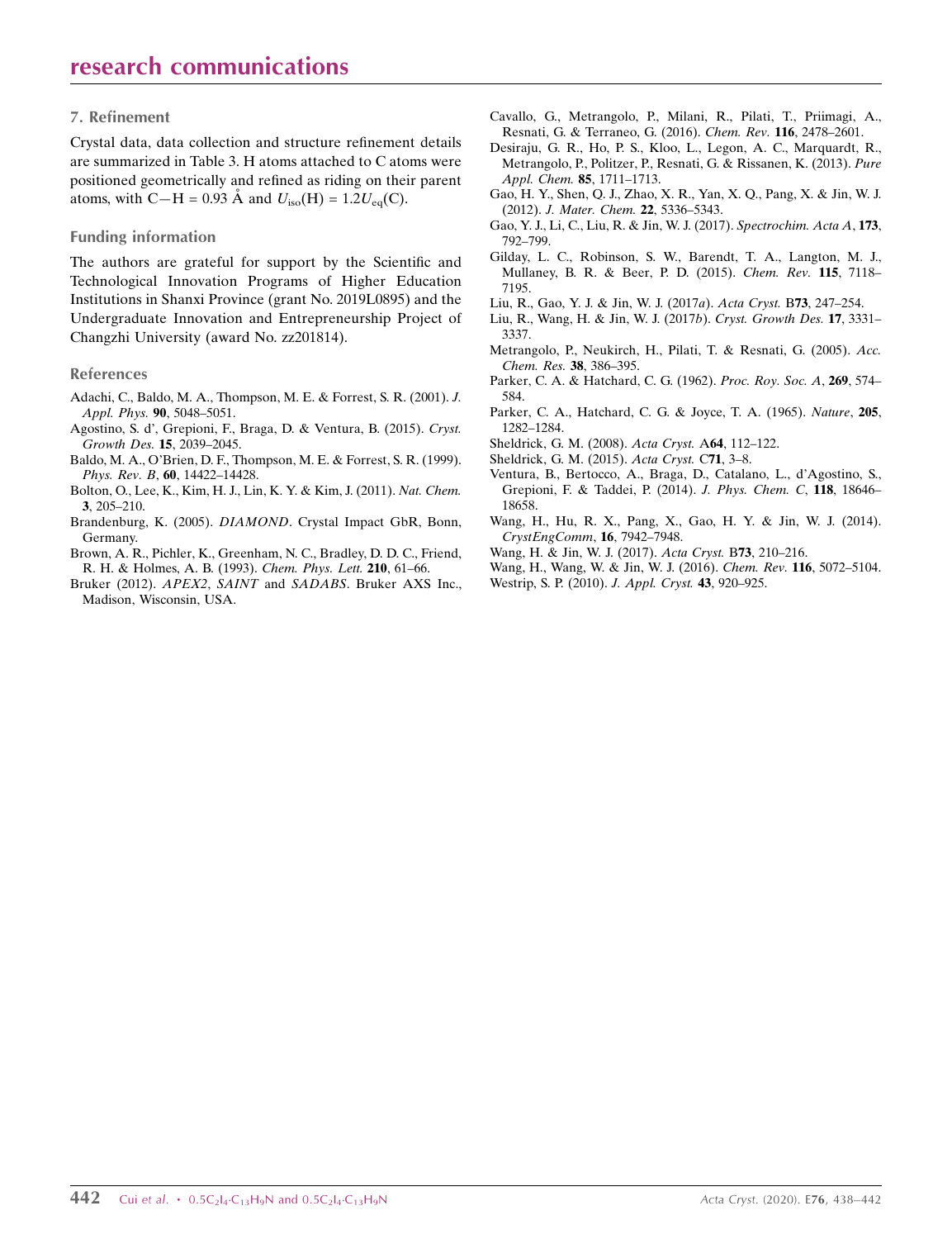# **supporting information**

*Acta Cryst.* (2020). E**76**, 438-442 [https://doi.org/10.1107/S2056989020002182]

# **Structural and luminescent properties of co-crystals of tetraiodoethylene with two azaphenanthrenes**

# **Yu-Jin Cui, Feng Su and Wei-Jun Jin**

**Computing details** 

For both structures, data collection: *APEX2* (Bruker, 2012); cell refinement: *SAINT* (Bruker, 2012); data reduction: *SAINT* (Bruker, 2012); program(s) used to solve structure: *SHELXS97* (Sheldrick, 2008); program(s) used to refine structure: *SHELXL2018/3* (Sheldrick, 2015). Molecular graphics: *SHELXTL* (Sheldrick, 2008), *DIAMOND* (Brandenburg, 2005) for (1); *SHELXTL* (Sheldrick, 2008), *DIAMOND* (Brandenburg, 2005), for (2). For both structures, software used to prepare material for publication: *publCIF* (Westrip, 2010).

**Tetraiodoethylene–phenanthridine (1/2) (1)** 

*Crystal data*

 $0.5C_2I_4$ · $C_{13}H_9N$  $M_r = 445.02$ Monoclinic, *C*2/*c*  $a = 24.2920(18)$  Å  $b = 4.8348(4)$  Å  $c = 24.8761(16)$  Å  $\beta$  = 116.272 (2)<sup>o</sup>  $V = 2619.8$  (3) Å<sup>3</sup> *Z* = 8

# *Data collection*

Bruker APEXII CCD diffractometer Radiation source: sealed tube *φ* and *ω* scans Absorption correction: multi-scan (*SADABS*; Bruker, 2012)  $T_{\text{min}} = 0.489, T_{\text{max}} = 0.745$ 12094 measured reflections

# *Refinement*

Refinement on *F*<sup>2</sup> Least-squares matrix: full  $R[F^2 > 2\sigma(F^2)] = 0.043$  $wR(F^2) = 0.078$  $S = 1.03$ 2635 reflections 154 parameters 0 restraints

 $F(000) = 1648$  $D_x = 2.257$  Mg m<sup>-3</sup> Mo *Kα* radiation,  $\lambda = 0.71073$  Å Cell parameters from 5311 reflections  $\theta$  = 3.1–26.3°  $\mu$  = 4.78 mm<sup>-1</sup>  $T = 296$  K Block, yellow  $0.30 \times 0.25 \times 0.25$  mm

2635 independent reflections 1782 reflections with  $I > 2\sigma(I)$  $R_{\text{int}} = 0.045$  $\theta_{\text{max}} = 26.3^{\circ}, \theta_{\text{min}} = 3.1^{\circ}$  $h = -30 \rightarrow 29$  $k = -6 \rightarrow 6$ *l* = −31→30

Hydrogen site location: inferred from neighbouring sites H-atom parameters constrained  $w = 1/[\sigma^2 (F_o^2) + (0.0187P)^2 + 28.9715P]$ where  $P = (F_o^2 + 2F_c^2)/3$  $(\Delta/\sigma)_{\text{max}} = 0.001$ Δ*ρ*max = 1.08 e Å−3  $\Delta\rho_{\text{min}} = -0.61$  e Å<sup>-3</sup>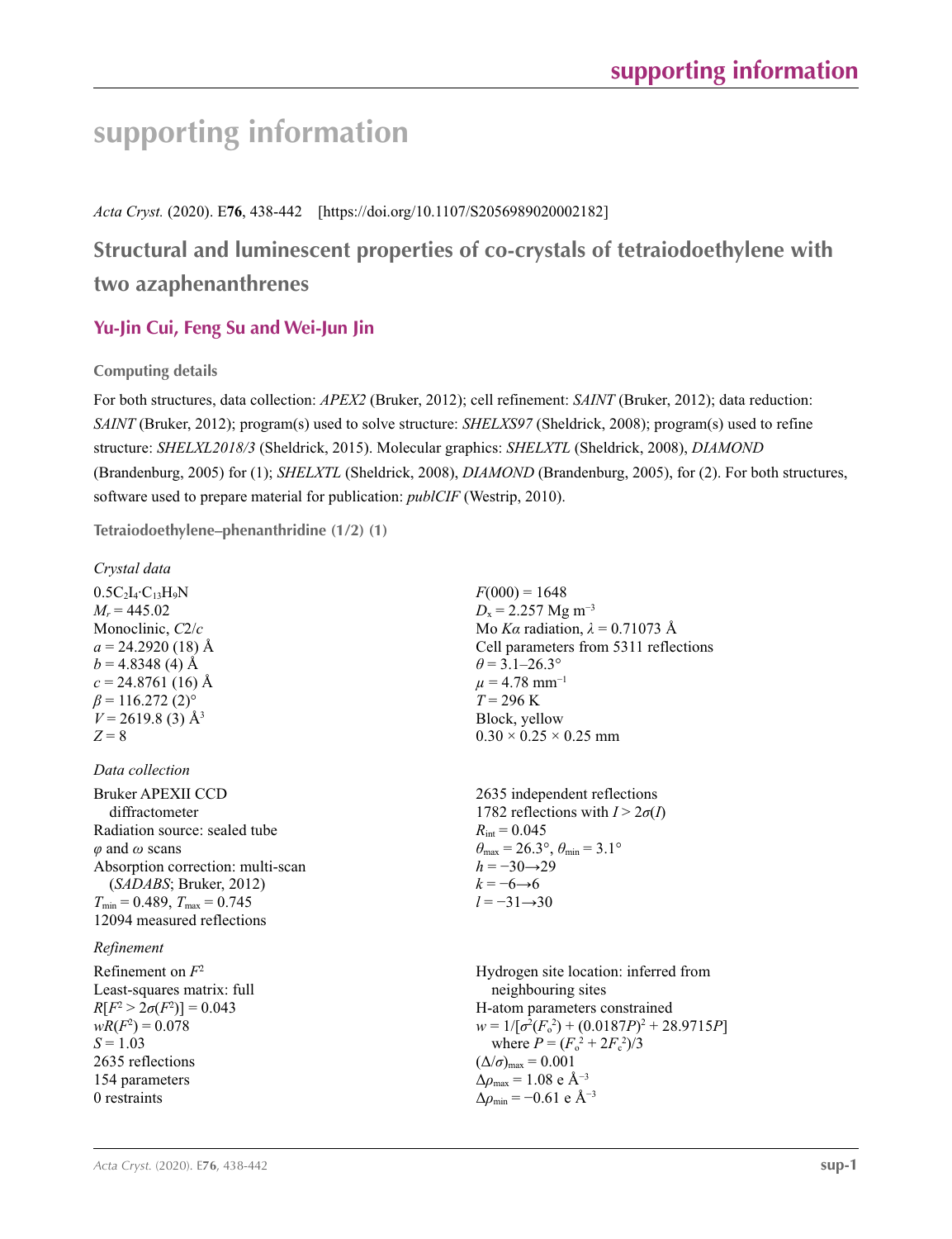### *Special details*

**Geometry**. All esds (except the esd in the dihedral angle between two l.s. planes) are estimated using the full covariance matrix. The cell esds are taken into account individually in the estimation of esds in distances, angles and torsion angles; correlations between esds in cell parameters are only used when they are defined by crystal symmetry. An approximate (isotropic) treatment of cell esds is used for estimating esds involving l.s. planes.

|                 | $\boldsymbol{x}$ | $\mathcal{Y}$ | $\boldsymbol{Z}$ | $U_{\rm iso}$ */ $U_{\rm eq}$ |
|-----------------|------------------|---------------|------------------|-------------------------------|
| $_{\rm I1}$     | 0.70990(2)       | 0.95088(10)   | 0.57060(2)       | 0.04011(16)                   |
| I2              | 0.85225(2)       | 0.96131(11)   | 0.56611(2)       | 0.04316(16)                   |
| N <sub>1</sub>  | 0.6417(3)        | 0.1927(12)    | 0.6276(2)        | 0.0377(14)                    |
| C <sub>1</sub>  | 0.6440(3)        | 0.1453(14)    | 0.6836(3)        | 0.0339(16)                    |
| C2              | 0.6849(3)        | $-0.0548(15)$ | 0.7193(3)        | 0.0442(18)                    |
| H <sub>2</sub>  | 0.708323         | $-0.152775$   | 0.704671         | $0.053*$                      |
| C <sub>3</sub>  | 0.6910(4)        | $-0.1093(16)$ | 0.7755(3)        | 0.053(2)                      |
| H <sub>3</sub>  | 0.719345         | $-0.239978$   | 0.799494         | $0.064*$                      |
| C <sub>4</sub>  | 0.6547(4)        | 0.0319(17)    | 0.7965(3)        | 0.054(2)                      |
| H <sub>4</sub>  | 0.658318         | $-0.006933$   | 0.834537         | $0.065*$                      |
| C <sub>5</sub>  | 0.6141(3)        | 0.2253(16)    | 0.7623(3)        | 0.0452(19)                    |
| H <sub>5</sub>  | 0.590382         | 0.318582      | 0.777344         | $0.054*$                      |
| C <sub>6</sub>  | 0.6070(3)        | 0.2880(14)    | 0.7044(3)        | 0.0328(16)                    |
| C7              | 0.5640(3)        | 0.4901(13)    | 0.6650(3)        | 0.0342(16)                    |
| C8              | 0.5240(3)        | 0.6464(16)    | 0.6801(3)        | 0.0475(19)                    |
| H8              | 0.524161         | 0.622630      | 0.717264         | $0.057*$                      |
| C9              | 0.4853(3)        | 0.8313(17)    | 0.6406(4)        | 0.054(2)                      |
| H9              | 0.459174         | 0.933001      | 0.651309         | $0.065*$                      |
| C10             | 0.4834(3)        | 0.8741(16)    | 0.5846(4)        | 0.051(2)                      |
| H10             | 0.456128         | 1.001451      | 0.558148         | $0.061*$                      |
| C11             | 0.5219(3)        | 0.7271(15)    | 0.5691(3)        | 0.0455(19)                    |
| H11             | 0.521208         | 0.755053      | 0.531834         | $0.055*$                      |
| C12             | 0.5627(3)        | 0.5329(14)    | 0.6091(3)        | 0.0345(16)                    |
| C13             | 0.6035(3)        | 0.3779(15)    | 0.5941(3)        | 0.0405(18)                    |
| H13             | 0.602707         | 0.412409      | 0.557015         | $0.049*$                      |
| C <sub>14</sub> | 0.7603(3)        | 0.8233(15)    | 0.5244(3)        | 0.0411(18)                    |

*Fractional atomic coordinates and isotropic or equivalent isotropic displacement parameters (Å<sup>2</sup>)* 

*Atomic displacement parameters (Å2 )*

| $U^{11}$  | $L^{22}$  | $U^{33}$  | $U^{12}$     | $U^{13}$  | $U^{23}$     |
|-----------|-----------|-----------|--------------|-----------|--------------|
| 0.0411(3) | 0.0521(3) | 0.0327(3) | 0.0057(2)    | 0.0213(2) | $-0.0022(2)$ |
| 0.0332(3) | 0.0582(3) | 0.0364(3) | $-0.0048(2)$ | 0.0139(2) | $-0.0059(2)$ |
| 0.034(3)  | 0.046(4)  | 0.037(3)  | 0.000(3)     | 0.019(3)  | $-0.004(3)$  |
| 0.034(4)  | 0.036(4)  | 0.033(4)  | $-0.005(3)$  | 0.016(3)  | $-0.005(3)$  |
| 0.042(4)  | 0.043(4)  | 0.046(4)  | 0.001(4)     | 0.018(4)  | 0.001(4)     |
| 0.060(5)  | 0.049(5)  | 0.041(5)  | 0.000(4)     | 0.013(4)  | 0.011(4)     |
| 0.067(6)  | 0.066(6)  | 0.027(4)  | $-0.015(5)$  | 0.019(4)  | $-0.001(4)$  |
| 0.048(5)  | 0.053(5)  | 0.041(4)  | $-0.010(4)$  | 0.026(4)  | $-0.008(4)$  |
| 0.031(4)  | 0.038(4)  | 0.030(4)  | $-0.008(3)$  | 0.014(3)  | $-0.007(3)$  |
|           |           |           |              |           |              |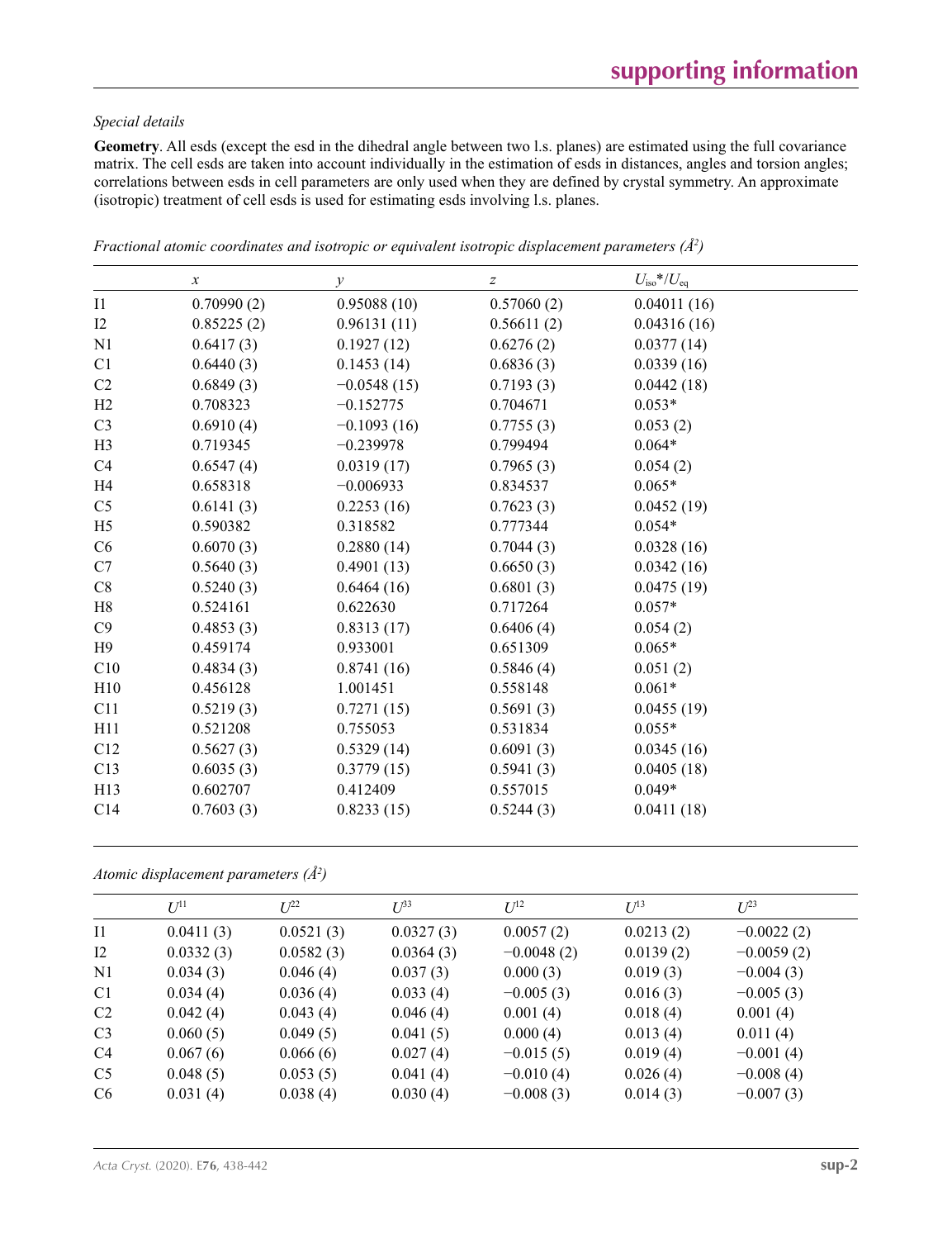# **supporting information**

| C7              | 0.032(4) | 0.034(4) | 0.041(4) | $-0.006(3)$ | 0.020(3) | $-0.008(3)$ |
|-----------------|----------|----------|----------|-------------|----------|-------------|
| C8              | 0.045(5) | 0.053(5) | 0.049(5) | $-0.002(4)$ | 0.026(4) | $-0.005(4)$ |
| C9              | 0.031(5) | 0.051(5) | 0.081(6) | $-0.003(4)$ | 0.025(4) | $-0.015(5)$ |
| C10             | 0.038(5) | 0.040(5) | 0.070(6) | 0.006(4)    | 0.019(4) | 0.005(4)    |
| C <sub>11</sub> | 0.042(5) | 0.049(5) | 0.039(4) | $-0.012(4)$ | 0.012(4) | $-0.003(4)$ |
| C12             | 0.030(4) | 0.036(4) | 0.033(4) | $-0.003(3)$ | 0.010(3) | $-0.001(3)$ |
| C13             | 0.046(5) | 0.052(5) | 0.030(4) | $-0.005(4)$ | 0.023(4) | $-0.002(4)$ |
| C14             | 0.045(5) | 0.044(5) | 0.043(4) | 0.007(4)    | 0.028(4) | 0.003(3)    |

*Geometric parameters (Å, º)*

| $I1-C14$        | 2.108(6)  | $C6 - C7$                      | 1.449(9)  |
|-----------------|-----------|--------------------------------|-----------|
| $I2-C14$        | 2.111(7)  | $C7 - C12$                     | 1.394(9)  |
| $N1 - C13$      | 1.293(8)  | $C7-C8$                        | 1.406(9)  |
| $N1 - C1$       | 1.390(8)  | $C8-C9$                        | 1.353(10) |
| $C1-C2$         | 1.389(9)  | $C8 - H8$                      | 0.9300    |
| $C1-C6$         | 1.400(9)  | $C9 - C10$                     | 1.387(11) |
| $C2-C3$         | 1.364(10) | $C9 - H9$                      | 0.9300    |
| $C2-H2$         | 0.9300    | $C10-C11$                      | 1.360(10) |
| $C3-C4$         | 1.389(11) | $C10 - H10$                    | 0.9300    |
| $C3-H3$         | 0.9300    | $C11 - C12$                    | 1.408(9)  |
| $C4 - C5$       | 1.352(10) | $C11 - H11$                    | 0.9300    |
| $C4 - H4$       | 0.9300    | $C12 - C13$                    | 1.416(9)  |
| $C5-C6$         | 1.406(9)  | $C13 - H13$                    | 0.9300    |
| $C5 - H5$       | 0.9300    | $C14 - C14$                    | 1.301(13) |
|                 |           |                                |           |
| $C13 - N1 - C1$ | 117.3(6)  | $C9 - C8 - C7$                 | 120.1(7)  |
| $N1-C1-C2$      | 117.1(6)  | $C9 - C8 - H8$                 | 120.0     |
| $N1-C1-C6$      | 122.8(6)  | $C7-C8-H8$                     | 120.0     |
| $C2-C1-C6$      | 120.1(6)  | $C8 - C9 - C10$                | 122.1(7)  |
| $C3-C2-C1$      | 120.8(7)  | $C8-C9-H9$                     | 119.0     |
| $C3-C2-H2$      | 119.6     | $C10-C9-H9$                    | 119.0     |
| $C1-C2-H2$      | 119.6     | $C11 - C10 - C9$               | 119.0(7)  |
| $C2-C3-C4$      | 119.4(7)  | $C11 - C10 - H10$              | 120.5     |
| $C2-C3-H3$      | 120.3     | $C9 - C10 - H10$               | 120.5     |
| $C4-C3-H3$      | 120.3     | $C10-C11-C12$                  | 120.4(7)  |
| $C5-C4-C3$      | 120.8(7)  | $C10-C11-H11$                  | 119.8     |
| $C5-C4-H4$      | 119.6     | $C12 - C11 - H11$              | 119.8     |
| $C3-C4-H4$      | 119.6     | $C7 - C12 - C11$               | 120.1(6)  |
| $C4-C5-C6$      | 121.2(7)  | $C7 - C12 - C13$               | 118.4(6)  |
| $C4-C5-H5$      | 119.4     | $C11 - C12 - C13$              | 121.6(6)  |
| $C6-C5-H5$      | 119.4     | $N1 - C13 - C12$               | 125.7(6)  |
| $C1-C6-C5$      | 117.7(6)  | $N1 - C13 - H13$               | 117.1     |
| $C1-C6-C7$      | 118.1(6)  | $C12 - C13 - H13$              | 117.1     |
| $C5-C6-C7$      | 124.2(6)  | $C14^{i} - C14 - I2$           | 121.2(7)  |
| $C12-C7-C8$     | 118.3(7)  | $C14$ <sup>i</sup> - $C14$ -I1 | 126.2(7)  |
| $C12-C7-C6$     | 117.7(6)  | $I2 - C14 - I1$                | 112.5(3)  |
| $C8-C7-C6$      | 124.0(6)  |                                |           |
|                 |           |                                |           |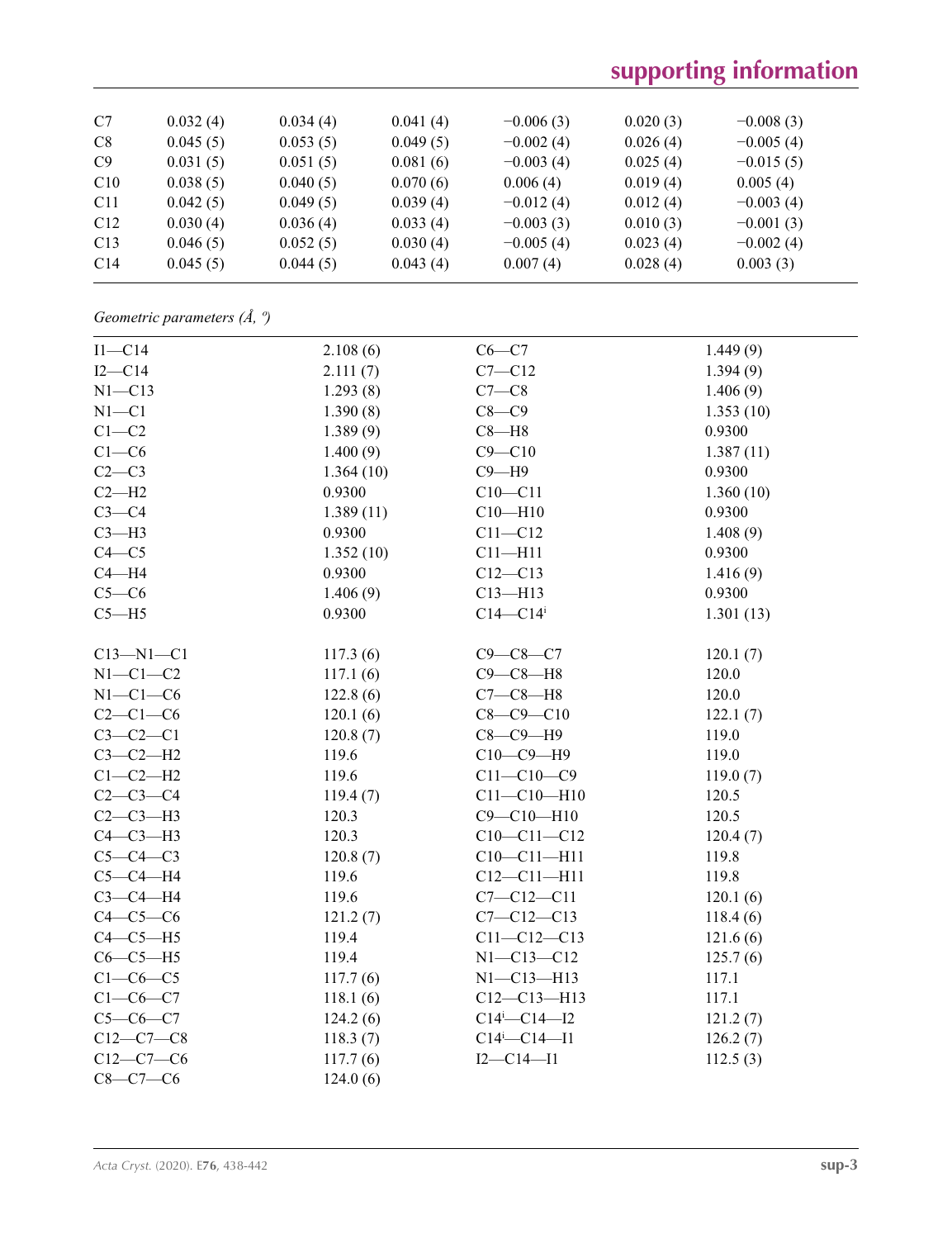| 179.7(6)    | $C5-C6-C7-C8$          | $-0.3(11)$  |
|-------------|------------------------|-------------|
| 0.2(10)     | $C12-C7-C8-C9$         | 0.5(11)     |
| 178.4(7)    | $C6-C7-C8-C9$          | 179.9(7)    |
| $-2.1(11)$  | $C7-C8-C9-C10$         | 0.0(12)     |
| 1.8(12)     | $C8-C9-C10-C11$        | $-0.5(12)$  |
| $-1.0(12)$  | $C9 - C10 - C11 - C12$ | 0.5(11)     |
| 0.5(12)     | $C8-C7-C12-C11$        | $-0.5(10)$  |
| $-179.0(6)$ | $C6-C7-C12-C11$        | $-179.9(6)$ |
| 1.5(10)     | $C8-C7-C12-C13$        | 179.3(6)    |
| 1.0(10)     | $C6-C7-C12-C13$        | $-0.2(10)$  |
| $-178.5(6)$ | $C10-C11-C12-C7$       | 0.0(10)     |
| $-0.7(10)$  | $C10-C11-C12-C13$      | $-179.7(7)$ |
| 179.3(7)    | $C1-M1-C13-C12$        | $-1.4(10)$  |
| $-0.9(9)$   | $C7 - C12 - C13 - N1$  | 1.5(11)     |
| 179.1(7)    | $C11 - C12 - C13 - N1$ | $-178.8(7)$ |
| 179.7(6)    |                        |             |
|             |                        |             |

Symmetry code: (i) −*x*+3/2, −*y*+3/2, −*z*+1.

**Tetraiodoethylene–benzo[***f***]quinoline (1/2) (2)** 

*Crystal data*

 $0.5C_2I_4$ · $C_{13}H_9N$  $M_r = 445.02$ Triclinic, *P*1  $a = 7.3179$  (4) Å  $b = 8.1089(5)$  Å  $c = 11.3252(7)$  Å  $\alpha$  = 97.050 (2)<sup>o</sup>  $\beta$  = 92.059 (2)<sup>o</sup>  $γ = 95.579(2)°$  $V = 663.02(7)$  Å<sup>3</sup>

### *Data collection*

Bruker APEXII CCD diffractometer Radiation source: sealed tube *φ* and *ω* scans Absorption correction: multi-scan (*SADABS*; Bruker, 2012)  $T_{\text{min}} = 0.638$ ,  $T_{\text{max}} = 0.745$ 8567 measured reflections

### *Refinement*

Refinement on *F*<sup>2</sup> Least-squares matrix: full  $R[F^2 > 2\sigma(F^2)] = 0.028$  $wR(F^2) = 0.058$  $S = 1.08$ 2701 reflections 154 parameters 0 restraints

### $Z = 2$

 $F(000) = 412$  $D_x = 2.229$  Mg m<sup>-3</sup> Mo *Kα* radiation, *λ* = 0.71073 Å Cell parameters from 4699 reflections  $\theta$  = 2.8–26.4°  $\mu$  = 4.72 mm<sup>-1</sup>  $T = 296$  K Block, yellow  $0.35 \times 0.32 \times 0.30$  mm

2701 independent reflections 2099 reflections with  $I > 2\sigma(I)$  $R_{\text{int}} = 0.026$  $\theta_{\text{max}} = 26.4^{\circ}, \theta_{\text{min}} = 2.5^{\circ}$  $h = -9 \rightarrow 9$  $k = -10 \rightarrow 10$ *l* = −14→14

Hydrogen site location: inferred from neighbouring sites H-atom parameters constrained  $w = 1/[\sigma^2 (F_o^2) + (0.0189P)^2 + 0.7413P]$ where  $P = (F_o^2 + 2F_c^2)/3$  $(\Delta/\sigma)_{\text{max}} = 0.001$ Δ*ρ*max = 0.80 e Å−3  $\Delta \rho_{\text{min}} = -0.74 \text{ e } \text{\AA}^{-3}$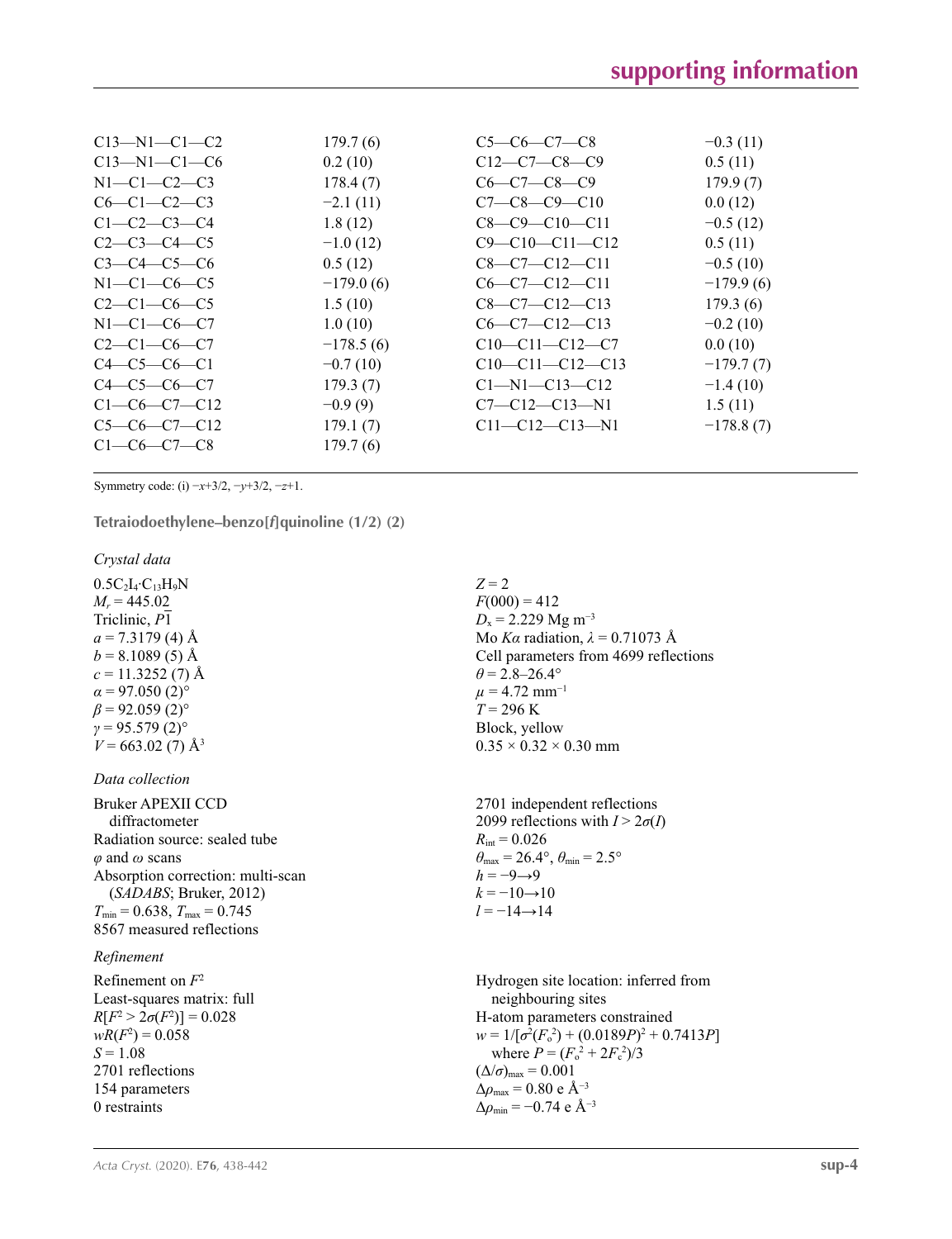### *Special details*

**Geometry**. All esds (except the esd in the dihedral angle between two l.s. planes) are estimated using the full covariance matrix. The cell esds are taken into account individually in the estimation of esds in distances, angles and torsion angles; correlations between esds in cell parameters are only used when they are defined by crystal symmetry. An approximate (isotropic) treatment of cell esds is used for estimating esds involving l.s. planes.

|                 | $\boldsymbol{\chi}$ | $\mathcal{Y}$ | $\boldsymbol{Z}$ | $U_{\rm iso}$ */ $U_{\rm eq}$ |
|-----------------|---------------------|---------------|------------------|-------------------------------|
| I1              | 0.20988(4)          | 0.45307(3)    | 0.82595(2)       | 0.04767(10)                   |
| 12              | $-0.08934(4)$       | 0.75374(3)    | 0.91391(3)       | 0.05167(11)                   |
| N <sub>1</sub>  | 0.4565(5)           | 0.3596(5)     | 0.6400(3)        | 0.0518(9)                     |
| C <sub>1</sub>  | 0.6267(7)           | 0.4270(6)     | 0.6615(4)        | 0.0597(13)                    |
| H1              | 0.655445            | 0.495377      | 0.733212         | $0.072*$                      |
| C2              | 0.7655(7)           | 0.4022(6)     | 0.5841(5)        | 0.0613(13)                    |
| H <sub>2</sub>  | 0.883874            | 0.453358      | 0.603495         | $0.074*$                      |
| C <sub>3</sub>  | 0.7274(6)           | 0.3026(6)     | 0.4794(5)        | 0.0541(12)                    |
| H <sub>3</sub>  | 0.819507            | 0.286190      | 0.425958         | $0.065*$                      |
| C <sub>4</sub>  | 0.5492(5)           | 0.2240(5)     | 0.4514(4)        | 0.0399(10)                    |
| C <sub>5</sub>  | 0.4171(5)           | 0.2587(5)     | 0.5350(4)        | 0.0389(9)                     |
| C <sub>6</sub>  | 0.2327(6)           | 0.1869(5)     | 0.5119(4)        | 0.0470(11)                    |
| H <sub>6</sub>  | 0.144788            | 0.211154      | 0.566982         | $0.056*$                      |
| C7              | 0.1844(6)           | 0.0845(5)     | 0.4114(4)        | 0.0471(11)                    |
| H7              | 0.062732            | 0.038787      | 0.398340         | $0.057*$                      |
| C8              | 0.3128(6)           | 0.0431(5)     | 0.3238(4)        | 0.0424(10)                    |
| C9              | 0.4960(6)           | 0.1144(5)     | 0.3424(4)        | 0.0418(10)                    |
| C10             | 0.6199(7)           | 0.0731(6)     | 0.2544(4)        | 0.0561(12)                    |
| H10             | 0.741510            | 0.119847      | 0.264207         | $0.067*$                      |
| C11             | 0.5643(9)           | $-0.0348(7)$  | 0.1546(5)        | 0.0730(16)                    |
| H11             | 0.648615            | $-0.060734$   | 0.097457         | $0.088*$                      |
| C12             | 0.3842(9)           | $-0.1063(7)$  | 0.1373(4)        | 0.0716(16)                    |
| H12             | 0.347907            | $-0.180218$   | 0.069304         | $0.086*$                      |
| C13             | 0.2612(7)           | $-0.0676(6)$  | 0.2203(4)        | 0.0555(12)                    |
| H13             | 0.140145            | $-0.115380$   | 0.208420         | $0.067*$                      |
| C <sub>14</sub> | 0.0238(6)           | 0.5360(5)     | 0.9536(4)        | 0.0449(10)                    |

*Fractional atomic coordinates and isotropic or equivalent isotropic displacement parameters (Å<sup>2</sup>)* 

*Atomic displacement parameters (Å2 )*

|                | $U^{11}$  | $L^{22}$    | $\mathcal{L}^{\beta 3}$ | $U^{12}$    | $U^{13}$    | $U^{23}$    |
|----------------|-----------|-------------|-------------------------|-------------|-------------|-------------|
| $\mathbf{I}$   | 0.0579(2) | 0.04585(18) | 0.04064(16)             | 0.01385(14) | 0.01030(14) | 0.00193(12) |
| 12             | 0.0700(2) | 0.04158(18) | 0.04756(18)             | 0.02041(15) | 0.00980(15) | 0.00849(13) |
| N1             | 0.058(3)  | 0.051(2)    | 0.049(2)                | 0.0117(19)  | 0.003(2)    | 0.0083(18)  |
| C <sub>1</sub> | 0.068(3)  | 0.052(3)    | 0.058(3)                | 0.007(3)    | $-0.016(3)$ | 0.006(2)    |
| C <sub>2</sub> | 0.042(3)  | 0.067(3)    | 0.076(4)                | $-0.002(2)$ | $-0.010(3)$ | 0.024(3)    |
| C <sub>3</sub> | 0.039(3)  | 0.055(3)    | 0.073(3)                | 0.006(2)    | 0.013(2)    | 0.026(3)    |
| C <sub>4</sub> | 0.036(2)  | 0.041(2)    | 0.049(2)                | 0.0109(18)  | 0.008(2)    | 0.0221(19)  |
| C <sub>5</sub> | 0.041(2)  | 0.036(2)    | 0.043(2)                | 0.0108(18)  | 0.0065(19)  | 0.0135(18)  |
| C <sub>6</sub> | 0.042(2)  | 0.054(3)    | 0.048(3)                | 0.008(2)    | 0.015(2)    | 0.009(2)    |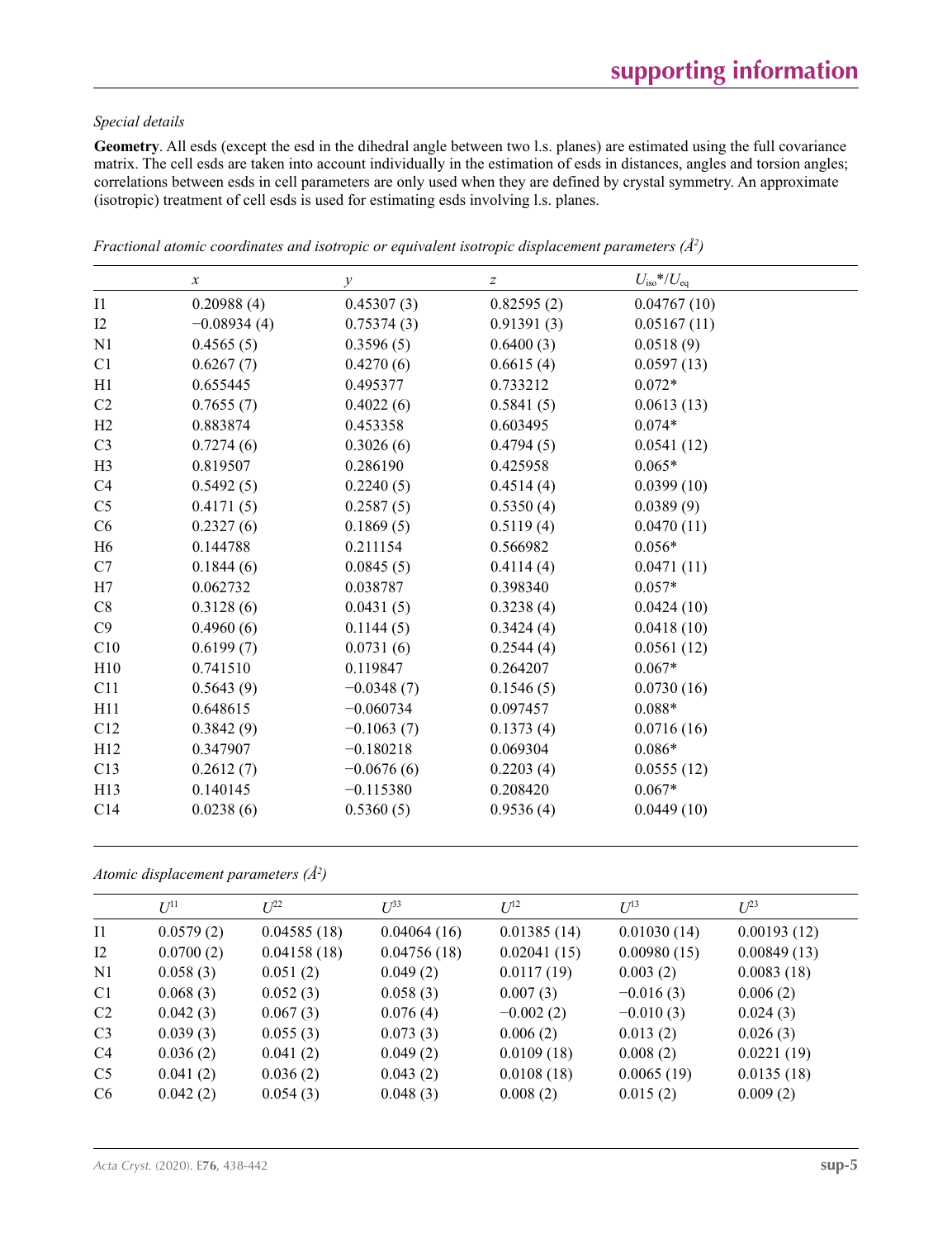# **supporting information**

| C7              | 0.036(2) | 0.051(3) | 0.056(3) | 0.003(2)   | 0.006(2)    | 0.016(2)      |
|-----------------|----------|----------|----------|------------|-------------|---------------|
| C8              | 0.051(3) | 0.036(2) | 0.044(2) | 0.0087(19) | 0.006(2)    | 0.0144(18)    |
| C9              | 0.046(2) | 0.042(2) | 0.044(2) | 0.0161(19) | 0.014(2)    | 0.0199(19)    |
| C10             | 0.059(3) | 0.066(3) | 0.052(3) | 0.023(2)   | 0.021(2)    | 0.022(2)      |
| C <sub>11</sub> | 0.099(5) | 0.080(4) | 0.051(3) | 0.043(4)   | 0.031(3)    | 0.018(3)      |
| C12             | 0.115(5) | 0.059(3) | 0.044(3) | 0.025(3)   | 0.007(3)    | 0.004(2)      |
| C13             | 0.072(3) | 0.047(3) | 0.049(3) | 0.009(2)   | $-0.003(3)$ | 0.010(2)      |
| C14             | 0.054(3) | 0.039(2) | 0.041(2) | 0.011(2)   | 0.002(2)    | $-0.0017(18)$ |
|                 |          |          |          |            |             |               |

# *Geometric parameters (Å, º)*

| $I1-C14$       | 2.116(4) | $C6 - H6$            | 0.9300     |
|----------------|----------|----------------------|------------|
| $I2-C14$       | 2.111(4) | $C7-C8$              | 1.423(6)   |
| $N1 - C1$      | 1.313(6) | $C7 - H7$            | 0.9300     |
| $N1 - C5$      | 1.363(5) | $C8 - C13$           | 1.402(6)   |
| $C1-C2$        | 1.379(7) | $C8-C9$              | 1.405(6)   |
| $Cl-H1$        | 0.9300   | $C9 - C10$           | 1.403(6)   |
| $C2-C3$        | 1.354(7) | $C10 - C11$          | 1.365(7)   |
| $C2-H2$        | 0.9300   | $C10 - H10$          | 0.9300     |
| $C3-C4$        | 1.402(6) | $C11 - C12$          | 1.384(8)   |
| $C3-H3$        | 0.9300   | $C11 - H11$          | 0.9300     |
| $C4 - C5$      | 1.401(5) | $C12 - C13$          | 1.355(7)   |
| $C4 - C9$      | 1.448(6) | $C12 - H12$          | 0.9300     |
| $C5-C6$        | 1.418(6) | $C13 - H13$          | 0.9300     |
| $C6-C7$        | 1.339(6) | $C14 - C14$          | 1.305(8)   |
|                |          |                      |            |
| $Cl-M1-C5$     | 117.4(4) | $C13-C8-C9$          | 119.4(4)   |
| $N1-C1-C2$     | 123.8(5) | $C13-C8-C7$          | 121.7(4)   |
| $N1-C1-H1$     | 118.1    | $C9 - C8 - C7$       | 118.9(4)   |
| $C2-C1-H1$     | 118.1    | $C10-C9-C8$          | 118.0(4)   |
| $C3-C2-C1$     | 119.2(4) | $C10-C9-C4$          | 123.0(4)   |
| $C3-C2-H2$     | 120.4    | $C8-C9-C4$           | 119.0(4)   |
| $C1-C2-H2$     | 120.4    | $C11 - C10 - C9$     | 120.9(5)   |
| $C2-C3-C4$     | 120.1(4) | $C11 - C10 - H10$    | 119.6      |
| $C2-C3-H3$     | 120.0    | $C9 - C10 - H10$     | 119.6      |
| $C4-C3-H3$     | 120.0    | $C10-C11-C12$        | 121.0(5)   |
| $C3-C4-C5$     | 116.5(4) | $C10-C11-H11$        | 119.5      |
| $C3-C4-C9$     | 124.0(4) | $C12 - C11 - H11$    | 119.5      |
| $C5-C4-C9$     | 119.5(4) | $C13 - C12 - C11$    | 119.5(5)   |
| $N1-C5-C4$     | 123.0(4) | $C13 - C12 - H12$    | 120.3      |
| $N1-C5-C6$     | 117.1(4) | $C11 - C12 - H12$    | 120.3      |
| $C4-C5-C6$     | 119.9(4) | $C12 - C13 - C8$     | 121.3(5)   |
| $C7-C6-C5$     | 120.4(4) | $C12 - C13 - H13$    | 119.4      |
| $C7-C6-H6$     | 119.8    | $C8 - C13 - H13$     | 119.4      |
| $C5-C6-H6$     | 119.8    | $C14^{i} - C14 - I2$ | 121.4(4)   |
| $C6 - C7 - C8$ | 122.3(4) | $C14^{i} - C14 - I1$ | 126.2(4)   |
| $C6-C7-H7$     | 118.9    | $I2 - C14 - I1$      | 112.33(18) |
| $C8-C7-H7$     | 118.9    |                      |            |